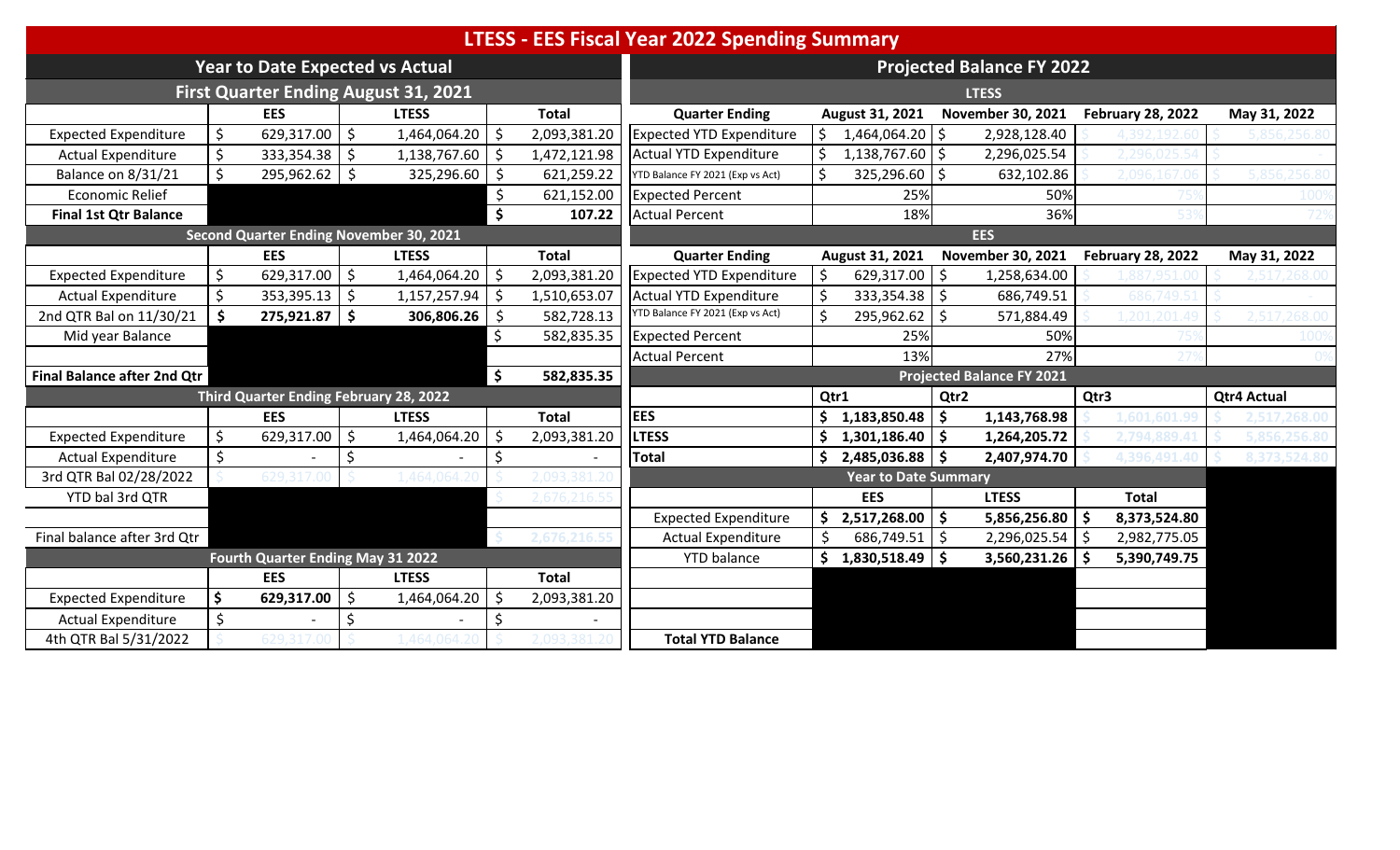## **Quarterly Projection Review - State Fiscal Year 2022 vs. State Fiscal Year 2021**

|                                            |                   | <b>State Fiscal Year 2022</b> |                          |                    | <b>State Fiscal Year 2021</b>               |                          |                     |                          |                      |  |  |
|--------------------------------------------|-------------------|-------------------------------|--------------------------|--------------------|---------------------------------------------|--------------------------|---------------------|--------------------------|----------------------|--|--|
|                                            |                   | <b>LTESS</b>                  |                          |                    |                                             |                          | <b>LTESS</b>        |                          |                      |  |  |
| <b>Quarter Ending</b>                      | August 31, 2021   | Nov 30, 2021                  | <b>February 28, 2022</b> | May 31, 2022*      | <b>Quarter Ending</b>                       | August 31, 2020          | Nov 30, 2020        | <b>February 28, 2021</b> | May 31, 2021         |  |  |
| <b>Expected YTD</b><br><b>Expenditure</b>  | 1,464,064.20<br>Ş | $2,928,128.40$ \$<br>-S       | 4,392,192.60             | 5,856,256.80<br>-S | <b>Expected YTD</b><br><b>Expenditure</b>   | \$<br>1,521,892.09       | 3,043,784.17<br>-S  | 4,565,676.26<br>Ŝ        | 6,087,568.34<br>-\$  |  |  |
| <b>Actual YTD</b><br><b>Expenditure</b>    | 1,138,767.60      | 2,296,025.54<br>-S            | 2,296,025.54             |                    | <b>Actual YTD</b><br><b>Expenditure</b>     | \$<br>1,095,809.18 \$    | 2,188,599.17        | - Ś<br>3,251,718.22      | l \$<br>4,388,901.63 |  |  |
| <b>YTD Balance FY</b><br>2020 (Exp vs Act) | $325,296.60$   \$ | 632,102.86                    | 2,096,167.06             | 5,856,256.80       | <b>IYTD Balance FY</b><br>2021 (Exp vs Act) | $426,082.91$ \$<br>5     | 855,185.00 \$       | $1,313,958.04$ \$        | 1,698,666.71         |  |  |
| <b>Expected Percent</b>                    | 25%               | 50%                           | 75%                      | 1009               | <b>Expected Percent</b>                     | 25%                      | 50%                 | 75%                      | 100%                 |  |  |
| <b>Actual Percent</b>                      | 19%               | 39%                           | 39%                      |                    | <b>Actual Percent</b>                       | 18%                      | 36%                 | 53%                      | 72%                  |  |  |
| <b>Projected Balance</b><br>for FY 2020*   | 1,301,186.40      | 1,264,205.72<br>S             | 2,794,889.41             | 5,856,256.80       | <b>Projected Balance</b><br>for FY 2021*    | $1,704,331.62$   \$<br>S | $1,710,370.00$   \$ | 1,751,944.05             | -Ś<br>1,698,666.71   |  |  |

|                                            |                        |    | <b>EES</b>   |                          |               |                                              |   |                   | <b>EES</b>        |     |                          |    |               |
|--------------------------------------------|------------------------|----|--------------|--------------------------|---------------|----------------------------------------------|---|-------------------|-------------------|-----|--------------------------|----|---------------|
| Quarter Ending                             | August 31, 2021        |    | Nov 30, 2021 | <b>February 28, 2022</b> | May 31, 2022* | <b>Quarter Ending</b>                        |   | August 31, 2020   | Nov 30, 2020      |     | <b>February 28, 2021</b> |    | May 31, 2021* |
| <b>Expected YTD</b><br><b>Expenditure</b>  | 629,317.00             | S  | 1,258,634.00 | 1,887,951.00             | 2,517,268.00  | <b>Expected YTD</b><br>Expenditure           |   | 639,548.75        | $1,279,097.50$ \$ |     | 1,918,646.25             |    | 2,558,195.00  |
| <b>Actual YTD</b><br><b>Expenditure</b>    | $333,354.38$ $\mid$ \$ |    | 686,749.51   | 686,749.51               |               | <b>Actual YTD</b><br><b>Expenditure</b>      |   | $222,431.83$   \$ | 508,102.27        | l S | 759,092.01               |    | 1,081,912.75  |
| <b>YTD Balance FY</b><br>2020 (Exp vs Act) | 295,962.62             | -Ś | 571,884.49   | 1,201,201.49             | 2,517,268.00  | <b>IYTD Balance FY</b><br>2021 (Exp vs Act)  | 5 | $417,116.92$ \$   | 770,995.23        | -S  | 1,159,554.24             | -S | 1,476,282.25  |
| <b>Expected Percent</b>                    | 25%                    |    | 50%          | 75%                      | 100           | <b>Expected Percent</b>                      |   | 25%               | 50%               |     | 75%                      |    | 100%          |
| <b>Actual Percent</b>                      | 13%                    |    | 27%          |                          |               | <b>Actual Percent</b>                        |   | 9%                | 20%               |     | 39%                      |    | 42%           |
| <b>Projected Balance</b><br>FY 2020*       | 1,183,850.48           |    | 1,143,768.98 | 1,601,601.99             | 2,517,268.00  | <b>Projected Balance</b><br><b>IFY 2021*</b> | S | 1,668,467.68      | 1,541,990.46      |     | 1,579,114.32             |    | 1,476,282.25  |

| <b>Total Projected</b> |              |
|------------------------|--------------|
| <b>Balance FY 20</b>   | 2,485,036.88 |

\*May 31, 2022 is actual balance \*May 31, 2021 is actual balance

FY 22 Total LTESS Allocation is lower than FY 21 due to 4 vendors terminating agreements & allocation error for Versablity - Hired Hands FY 21 LTESS allocation not added in. Will adjust during mid year reallocations

|              | <b>State Fiscal Year 2022</b> |     |                          |    |               | <b>State Fiscal Year 2021</b> |                                            |    |                 |    |              |    |                          |    |              |  |  |  |  |
|--------------|-------------------------------|-----|--------------------------|----|---------------|-------------------------------|--------------------------------------------|----|-----------------|----|--------------|----|--------------------------|----|--------------|--|--|--|--|
|              | <b>LTESS</b>                  |     |                          |    |               |                               | <b>LTESS</b>                               |    |                 |    |              |    |                          |    |              |  |  |  |  |
| 21           | Nov 30, 2021                  |     | <b>February 28, 2022</b> |    | May 31, 2022* |                               | <b>Quarter Ending</b>                      |    | August 31, 2020 |    | Nov 30, 2020 |    | <b>February 28, 2021</b> |    | May 31, 2021 |  |  |  |  |
| $.20 \mid 5$ | 2,928,128.40                  | -\$ | 4,392,192.60             | \$ | 5,856,256.80  |                               | <b>Expected YTD</b><br><b>Expenditure</b>  | \$ | 1,521,892.09    | \$ | 3,043,784.17 | Ś. | 4,565,676.26             | Ŝ. | 6,087,568.34 |  |  |  |  |
| $.60$   \$   | 2,296,025.54                  |     | 2,296,025.54             |    |               |                               | <b>Actual YTD</b><br><b>Expenditure</b>    | \$ | 1,095,809.18    | \$ | 2,188,599.17 | \$ | 3,251,718.22             | Ŝ  | 4,388,901.63 |  |  |  |  |
| .60   \$     | 632,102.86                    |     | 2,096,167.06             | Ŝ  | 5,856,256.80  |                               | <b>YTD Balance FY</b><br>2021 (Exp vs Act) | \$ | 426,082.91      | \$ | 855,185.00   | \$ | $1,313,958.04$ \$        |    | 1,698,666.71 |  |  |  |  |
| 25%          | 50%                           |     | 75%                      |    | 100%          |                               | <b>Expected Percent</b>                    |    | 25%             |    | 50%          |    | 75%                      |    | 100%         |  |  |  |  |
| 19%          | 39%                           |     | 399                      |    |               |                               | <b>Actual Percent</b>                      |    | 18%             |    | 36%          |    | 53%                      |    | 72%          |  |  |  |  |
| \$   40.     | 1,264,205.72                  |     | 2,794,889.41             | -Ś | 5,856,256.80  |                               | <b>Projected Balance</b><br>for FY 2021*   | \$ | 1,704,331.62    | \$ | 1,710,370.00 | \$ | 1,751,944.05             | Ŝ. | 1,698,666.71 |  |  |  |  |

| <b>EES</b> |                          |               |                                            |                    |    | <b>EES</b>   |     |                   |                    |
|------------|--------------------------|---------------|--------------------------------------------|--------------------|----|--------------|-----|-------------------|--------------------|
| 30, 2021   | <b>February 28, 2022</b> | May 31, 2022* | <b>Quarter Ending</b>                      | August 31, 2020    |    | Nov 30, 2020 |     | February 28, 2021 | May 31, 2021*      |
| 258,634.00 | 1,887,951.00             | 2,517,268.00  | <b>Expected YTD</b><br><b>Expenditure</b>  | \$<br>639,548.75   | Ś  | 1,279,097.50 | Ŝ   | 1,918,646.25      | \$<br>2,558,195.00 |
| 686,749.51 | 686,749.51               |               | <b>Actual YTD</b><br><b>Expenditure</b>    | \$<br>222,431.83   | Ś  | 508,102.27   | -\$ | 759,092.01        | \$<br>1,081,912.75 |
| 571,884.49 | 1,201,201.49             | 2,517,268.00  | <b>YTD Balance FY</b><br>2021 (Exp vs Act) | \$<br>417,116.92   | Ś  | 770,995.23   | Ŝ.  | 1,159,554.24      | \$<br>1,476,282.25 |
| 50%        | 75%                      | 100%          | <b>Expected Percent</b>                    | 25%                |    | 50%          |     | 75%               | 100%               |
| 27%        |                          |               | <b>Actual Percent</b>                      | 9%                 |    | 20%          |     | 39%               | 42%                |
| 143,768.98 | 1,601,601.99             | 2,517,268.00  | <b>Projected Balance</b><br>FY 2021*       | \$<br>1,668,467.68 | \$ | 1,541,990.46 | \$  | 1,579,114.32      | \$<br>1,476,282.25 |

| <b>Total Projected</b><br><b>Balance FY 21</b> |  |  |  |  |
|------------------------------------------------|--|--|--|--|
| $*$ Mau 24, 2024 is a stual halanas            |  |  |  |  |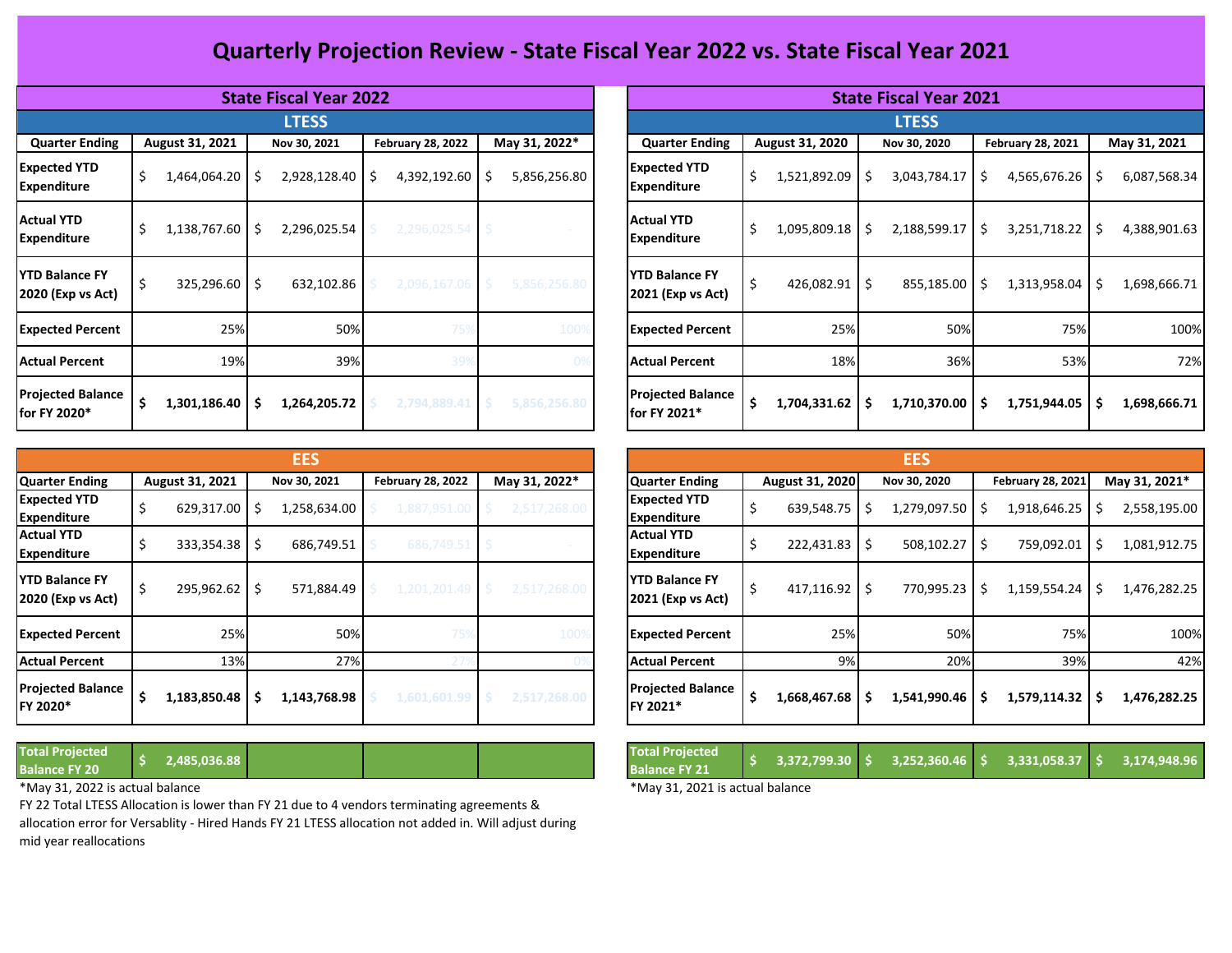|                                               | <b>2022 LTESS YTD Expected Vs Actual</b> |                                          |                                  |                    |
|-----------------------------------------------|------------------------------------------|------------------------------------------|----------------------------------|--------------------|
| <b>Vendor Name</b>                            | <b>Total Allocation</b>                  | <b>YTD Total Actual</b><br>Expendiutres* | <b>YTD</b><br><b>Outstanding</b> | <b>YTD Balance</b> |
| ALEXANDRIA COMMUNITY SERVICES BOARD           | 28,587.36<br>\$                          | \$                                       |                                  | \$<br>28,587.36    |
| <b>BELL DAVIS LLC</b>                         | \$<br>10,000.00                          | \$<br>6,536.17                           |                                  | \$<br>3,463.83     |
| <b>BEST BUDDIES VIRGINIA</b>                  | \$<br>5,064.64                           | \$<br>3,859.27                           |                                  | \$<br>1,205.37     |
| <b>BRAIN INJURY SERVICES</b>                  | \$<br>10,000.00                          | \$<br>2,555.66                           |                                  | \$<br>7,444.34     |
| <b>BRIGHTON GARDENS LLC</b>                   | \$<br>10,000.00                          | \$                                       |                                  | \$<br>10,000.00    |
| <b>CAREER SUPPORT SYSTEMS INC</b>             | \$<br>331,980.12                         | \$<br>183,723.28                         |                                  | \$<br>148,256.84   |
| <b>CAREER SUPPORT SYSTEMS INC NOVA</b>        | \$<br>44,100.00                          | \$<br>48,156.75                          | \$<br>4,056.75                   | \$<br>(4,056.75)   |
| CHESTERFIELD COMMUNITY SERVICES BOARD         | \$<br>112,786.04                         | \$<br>38,956.36                          |                                  | \$<br>73,829.68    |
| <b>COMMUNITY ALTERNATIVES INC</b>             | \$<br>14,348.77                          | \$<br>1,055.32                           |                                  | \$<br>13,293.45    |
| <b>COMMUNITY FUTURES FOUNDATION</b>           | \$<br>5,154.01                           | ς,<br>1,264.72                           |                                  | \$<br>3,889.29     |
| <b>DIDLAKE INC</b>                            | \$<br>272,999.70                         | \$<br>154,244.50                         |                                  | \$<br>118,755.20   |
| <b>DIDLAKE INC TIDEWATER</b>                  | \$<br>202,661.91                         | \$<br>101,843.75                         |                                  | \$<br>100,818.16   |
| <b>EGGLESTON SERVICES INC</b>                 | \$<br>152,676.36                         | \$<br>83,381.79                          |                                  | \$<br>69,294.57    |
| <b>EMPLOYMENT ADVOCATES GROUP LLC</b>         | \$<br>10,000.00                          | \$                                       |                                  | \$<br>10,000.00    |
| EVERY CITIZEN HAS OPPORTUNITIES INC           | \$<br>103,878.07                         | \$<br>22,361.65                          |                                  | \$<br>81,516.42    |
| FRIENDSHIP INDUSTRIES, INC                    | \$<br>144,476.88                         | \$<br>16,705.76                          |                                  | \$<br>127,771.12   |
| <b>FRONTIER HEALTH</b>                        | \$<br>170,593.22                         | \$<br>35,613.47                          |                                  | \$<br>134,979.75   |
| <b>GOODWILL INDUSTRIES OF TENNEVA AREA</b>    | \$<br>19,514.90                          | \$<br>5,196.31                           |                                  | \$<br>14,318.59    |
| GOODWILL OF CENTRAL AND COASTAL VIRGINIA      | \$<br>268,525.23                         | \$<br>76,566.98                          |                                  | \$<br>191,958.25   |
| <b>GREATER UNITY EMPOYMENT SERVICES</b>       | \$<br>10,000.00                          | \$                                       |                                  | \$<br>10,000.00    |
| HANOVER COUNTY COMMUNITY SERVICES             | \$<br>118,638.23                         | \$<br>35,290.06                          |                                  | \$<br>83,348.17    |
| HARGRAVES OUTREACH INC                        | \$<br>20,133.00                          | \$<br>27,844.56                          | 7,711.56<br>Ŝ.                   | \$<br>(7,711.56)   |
| HENRICO AREA MENTAL HEALTH                    | \$<br>54,684.48                          | \$<br>49,610.20                          |                                  | \$<br>5,074.28     |
| <b>JOB DISCOVERY INC</b>                      | \$<br>44,455.14                          | \$<br>5,453.59                           |                                  | \$<br>39,001.55    |
| LOUDOUN COUNTY COMMUNITY SERVICE BOARD        | \$<br>9,258.24                           | \$<br>2,860.65                           |                                  | \$<br>6,397.59     |
| LYNCHBURG SHELTERED INDUSTRIES INC            | \$<br>65,008.63                          | \$<br>14,848.09                          |                                  | \$<br>50,160.54    |
| MELWOOD HORTICULTURAL TRAINING CENTER         | \$<br>141,731.96                         | \$<br>45,947.42                          |                                  | \$<br>95,784.54    |
| MT ROGERS COMM SERV MH&MR BOARD               | \$<br>247,456.12                         | \$<br>35,978.03                          |                                  | \$<br>211,478.09   |
| <b>MVLE INC</b>                               | \$<br>65,277.69                          | \$<br>23,807.86                          |                                  | \$<br>41,469.83    |
| <b>NW WORKS, INC</b>                          | \$<br>138,162.28                         | \$<br>25,021.82                          |                                  | \$<br>113,140.46   |
| <b>OUTSTANDING POSSIBILITIES REVEALED LLP</b> | \$<br>10,000.00                          | \$<br>240.35                             |                                  | \$<br>9,759.65     |
| PLEASANT VIEW INC                             | 11,309.44<br>Ş                           | \$<br>226.07                             |                                  | \$<br>11,083.37    |
| PRINCE WILLIAM MEN HLT SERVICES               | \$<br>68,580.80                          | \$<br>29,915.46                          |                                  | \$<br>38,665.34    |
| PROGRESSIVE ADULT REHABILITATION CTR INC      | \$<br>44,716.02                          | \$<br>19,656.59                          |                                  | \$<br>25,059.43    |
| <b>PRS INC</b>                                | \$<br>78,512.18                          | \$<br>26,618.09                          |                                  | \$<br>51,894.09    |
| RADFORD GOODWILL CENTER                       | \$<br>82,475.10                          | \$<br>26,605.26                          |                                  | \$<br>55,869.84    |
| RAPPAHANNOCK GOODWILL INDUSTRIES              | \$<br>68,752.91                          | \$<br>6,430.18                           |                                  | \$<br>62,322.73    |
| ROANOKE GOODWILL CENTER                       | \$<br>148,511.88                         | \$<br>70,355.05                          |                                  | \$<br>78,156.83    |
| ROCKY MOUNT GOODWILL CENTER                   | \$<br>218,388.86                         | \$<br>98,615.65                          |                                  | \$<br>119,773.21   |
| <b>RSVP INC</b>                               | \$<br>180,423.49                         | \$<br>85,610.22                          |                                  | \$<br>94,813.27    |
| SERVICESOURCE, INC                            | \$<br>150,770.74                         | \$<br>49,642.86                          |                                  | \$<br>101,127.88   |
| <b>SHEN PACO INDUSTRIES INC</b>               | \$<br>76,127.89                          | \$<br>22,405.92                          |                                  | \$<br>53,721.97    |
| SOAR365-027191                                | \$<br>53,333.47                          | \$<br>8,716.34                           |                                  | \$<br>44,617.13    |
| ST JOHN'S COMMUNITY SERVICES                  | \$<br>21,739.74                          | \$<br>10,546.37                          |                                  | \$<br>11,193.37    |
| <b>ST VINCENTS HOME INC</b>                   | \$<br>10,000.00                          | \$<br>1,243.42                           |                                  | \$<br>8,756.58     |
| STAND UP INC (Not active but in system)       | \$                                       |                                          |                                  |                    |
| <b>STAND UP INC</b>                           | \$<br>52,642.28                          | 28,925.73<br>\$,                         |                                  | \$<br>23,716.55    |
| <b>STEPS INC</b>                              | \$<br>86,602.95                          | \$<br>42,999.19                          |                                  | \$<br>43,603.76    |
| <b>SUGAR PLUM INC</b>                         | \$<br>6,923.71                           | 5<br>1,463.51                            |                                  | \$<br>5,460.20     |
| SUPPORTED EMPLOYMENT OF VIRGINIA              | \$<br>83,962.54                          | \$<br>20,628.20                          |                                  | \$<br>63,334.34    |
| THE ARC OF SOUTHSIDE                          | \$<br>72,282.21                          | \$<br>17,462.94                          |                                  | \$<br>54,819.27    |
| THE CHOICE GROUP INC                          | \$<br>499,680.58                         | \$<br>263,740.88                         |                                  | \$<br>235,939.70   |
| THE CHOICE GROUP NORTHERN                     | \$<br>93,161.38                          | \$<br>40,463.68                          |                                  | \$<br>52,697.70    |
| THE OPUS NETWORK                              | \$<br>10,000.00                          | \$<br>4,756.75                           |                                  | \$<br>5,243.25     |
| <b>VCU HEALTH SYSTEM</b>                      | \$<br>124,491.21                         | \$<br>77,739.87                          |                                  | \$<br>46,751.34    |
| <b>VECTOR INDUSTRIES INC</b>                  | \$<br>69,072.33                          | \$<br>18,288.76                          |                                  | \$<br>50,783.57    |
| <b>VERSABILITY RESOURCES INC</b>              | \$<br>146,169.48                         | \$<br>44,735.52                          |                                  | \$<br>101,433.96   |
| VIRGINIA BEACH DEPT OF HUMAN SERVICES         | \$<br>157,344.28                         | \$<br>83,977.14                          |                                  | \$<br>73,367.14    |
| <b>WORKSOURCE ENTERPRISES</b>                 | \$<br>85,456.14                          | \$<br>22,007.48                          |                                  | \$<br>63,448.66    |
| <b>WRIGHT CHOICES, INC</b>                    | \$<br>312,672.21                         | 123,324.04<br>\$                         |                                  | \$<br>189,348.17   |
| <b>Totals</b>                                 | \$<br>5,856,256.80                       | \$<br>2,296,025.54                       | 11,768.31<br>-\$                 | \$<br>3,560,231.26 |

\*Includes outstanding balance